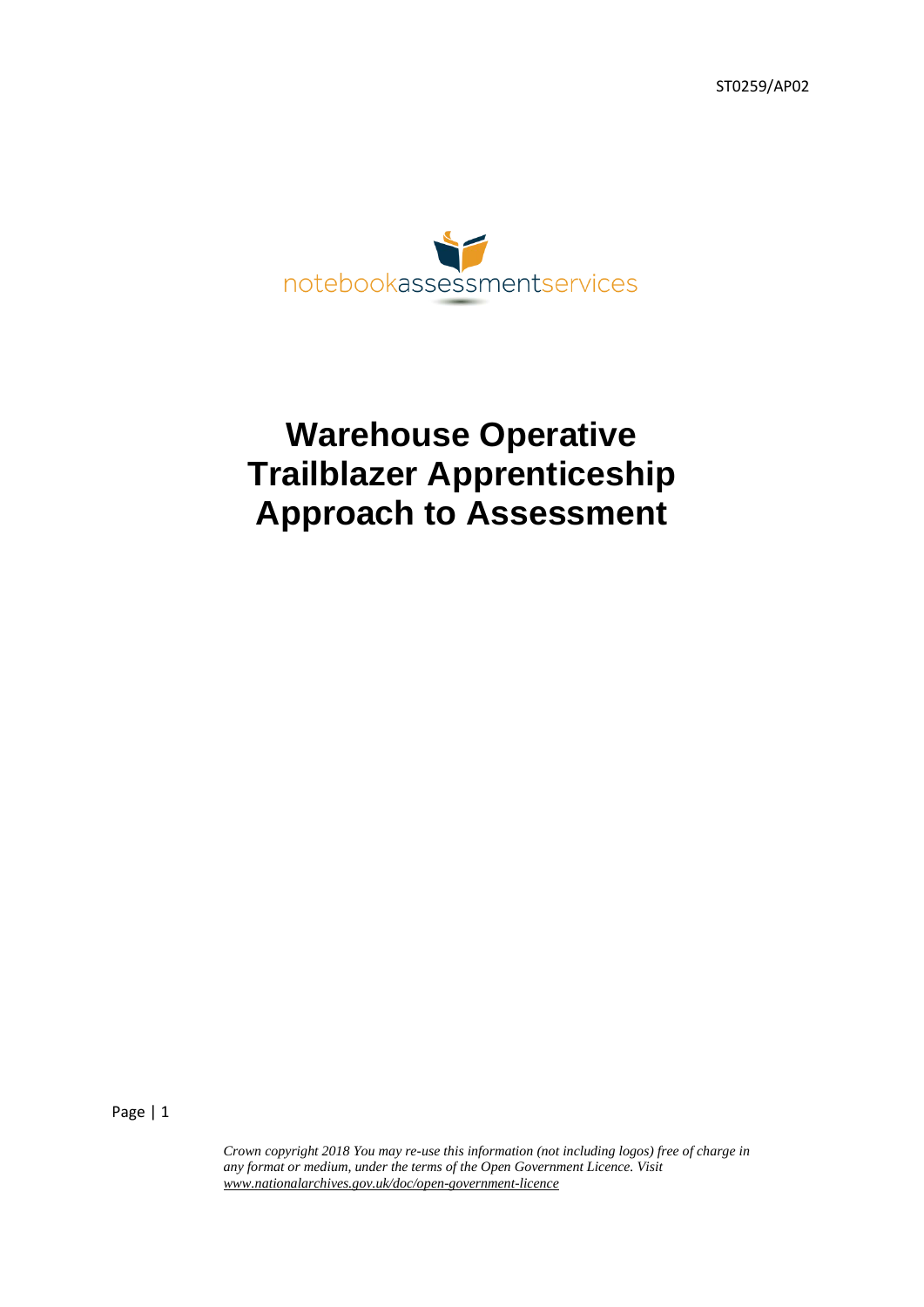## **Warehouse Operative Trailblazer Apprenticeship: Approach to Assessment**

**Contents** 

- 1 Introduction and overview
- 2 Content **what** will be assessed
- 3 On programme assessment
- 4 Gateway for progression to end point assessment
- 5 End point assessment **how** the apprentice will be assessed
- 6 Grading
- 7 Quality assurance
- 8 Ensuring independence and impartiality
- 9 Delivering consistent, reliable judgements
- 10 Delivering accurate, valid judgements
- 11 Affordability and sustainability
- 12 Manageability and feasibility
- Appendix 1 Learning outcomes
- Appendix 2 Roles and responsibilities **who** will carry out the assessment

Page | 2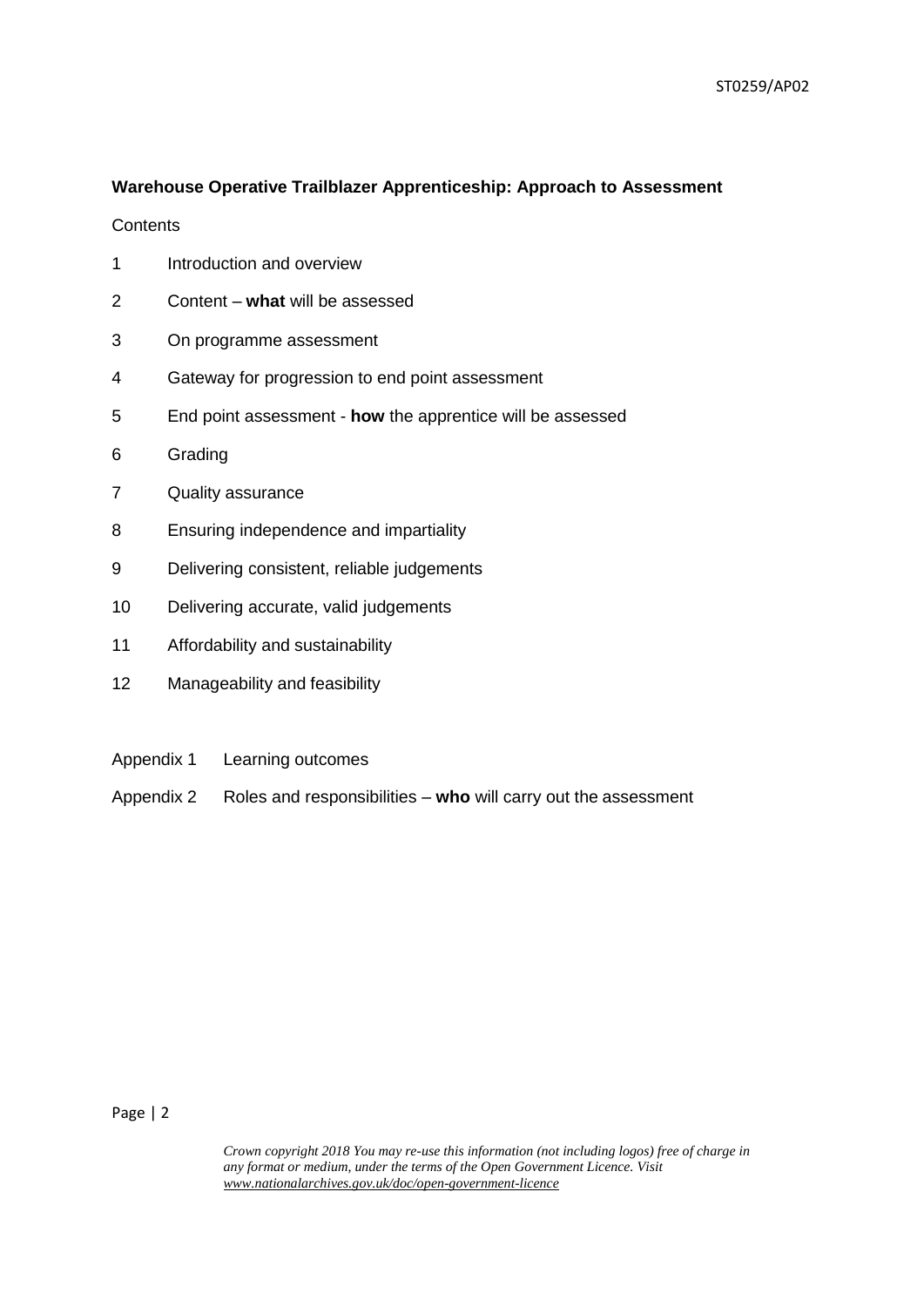## **1. Introduction and Overview**

The apprenticeship standard for Warehouse Operative was designed by employer representatives of the supply chain and logistics industry, and is suitable for apprentices employed in a wide variety of organisations.

This apprenticeship provides the foundation knowledge, skills and experience for the role of Warehouse Operative.

Warehouse Operatives communicate with a wide range of people and customers. They have a passion to meet customers' expectations by providing a quality service that encourages repeat business. Individuals in this role are highly competent in using industry-recognised systems and associated services (eg Traffic/Warehouse Management Systems) and will be able to work under pressure to tight deadlines. A Warehouse Operative will often be required to be flexible and work shifts including 4-on-4-off, days, nights, evenings and weekends.

Employers likely to use these standards include:

- public, private and voluntary organisations
- the armed forces, which offers apprenticeship programmes in a number of logistic roles
- small to medium-sized specialist supply chain organisations who employ a small number of apprentices as core and/or support staff to provide the skills for growth
- larger specialist supply chain organisations
- small to medium sized non-supply chain organisations, who may employ a small number of apprentices
- larger non-supply chain organisations, who may take on a handful of apprentices.

The approach to assessment has been designed to be appropriate, manageable and valid in a range of contexts while also ensuring consistency.

Employers have adopted the following basic principles to inform the approach:

- the apprenticeship should add real value to the apprentice and the employer, by developing the apprentice to such a point as they're able to start in a career in the industry, not just get a job.
- The apprenticeship should be manageable, cost-effective and appropriate for all employers within the industry regardless of size.
- The assessment process should confirm full competence within the relevant occupation, with differentiation given for those high-performing individuals.
- The apprenticeship should have maximum relevance to the job wherever possible.
- The apprentice is not over-assessed.

Page | 3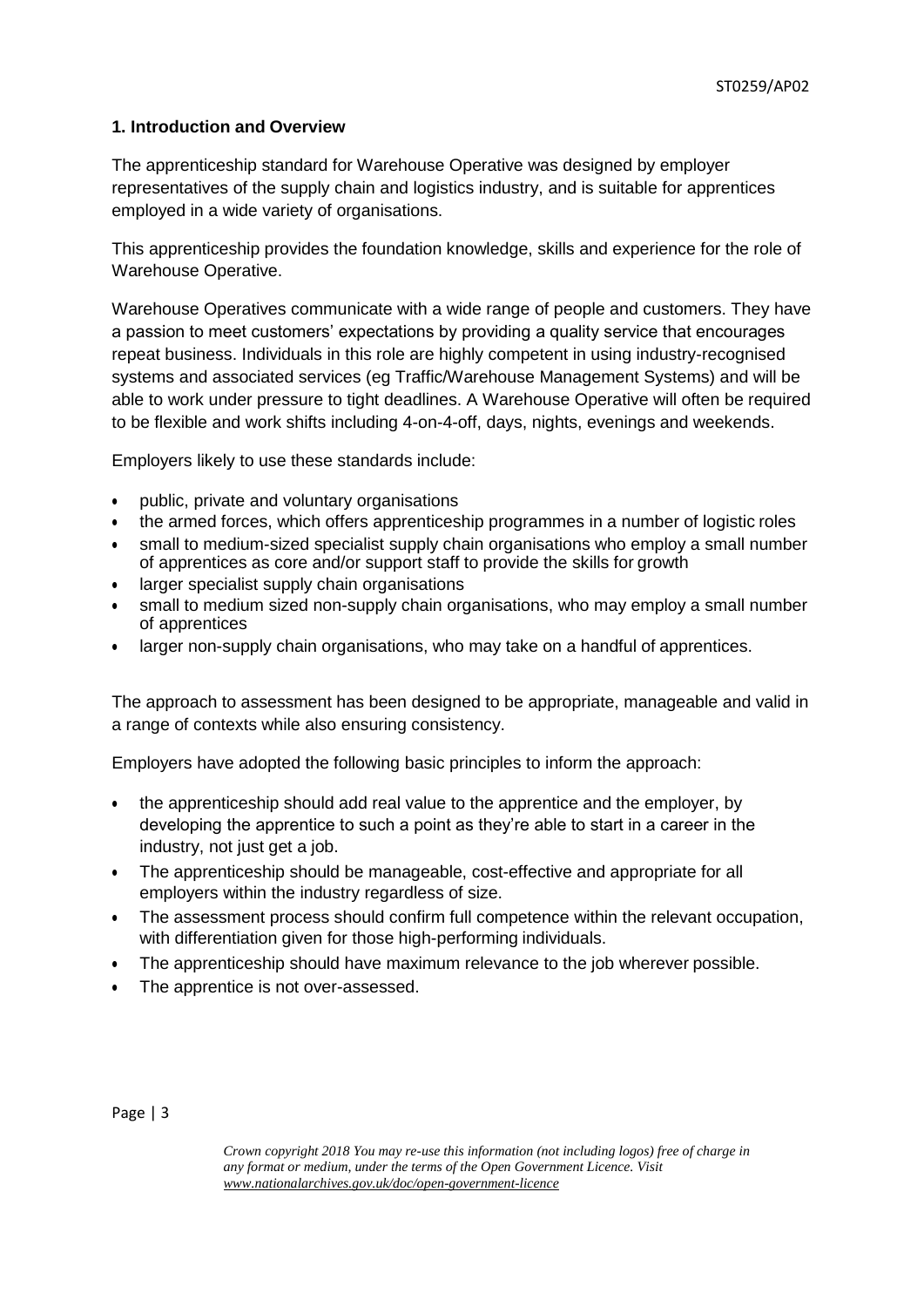# **Assessment Overview**



# **2. Content – what is being assessed?**

The standards for Warehouse Operative were developed by the trailblazer employer group, made up of around 50 different employers in this sector. The same group produced a list of learning outcomes which represent the higher order skills and knowledge that should be assessed at end point assessment stage (appendix 1). It is these learning outcomes which must be achieved in order for the apprentice to be deemed a competent Warehouse Operative.

## **3. On Programme Assessment**

The employer and training provider will use the Warehouse Operative standard and the list of learning outcomes (appendix 1) to develop a training plan.

Apprentices will be required to demonstrate continuous and sustained progress towards the end point assessment, by completing work as set out by their employer, demonstrating the knowledge and skills required in the relevant role. They will also complete Level 1 or Level 2 English and maths if required, and may achieve nationally-recognised vendor or other qualifications if the employer chooses such as Fork Lift Truck qualifications.

The on programme aspect of the apprenticeship is expected to take a minimum of 12 months to complete, and should include specific milestones to ensure that the apprentice continues to make good progress towards their end point assessment. We recommend quarterly milestone meetings with the training provider, employer and apprentice to check progress against the standard and for everyone to give feedback. The milestone meetings could take the form of an interview or professional conversation to help develop the apprentice's communication and employability skills. Apprentices may also wish to compile a portfolio of evidence to help them keep a record of their progress.

Page | 4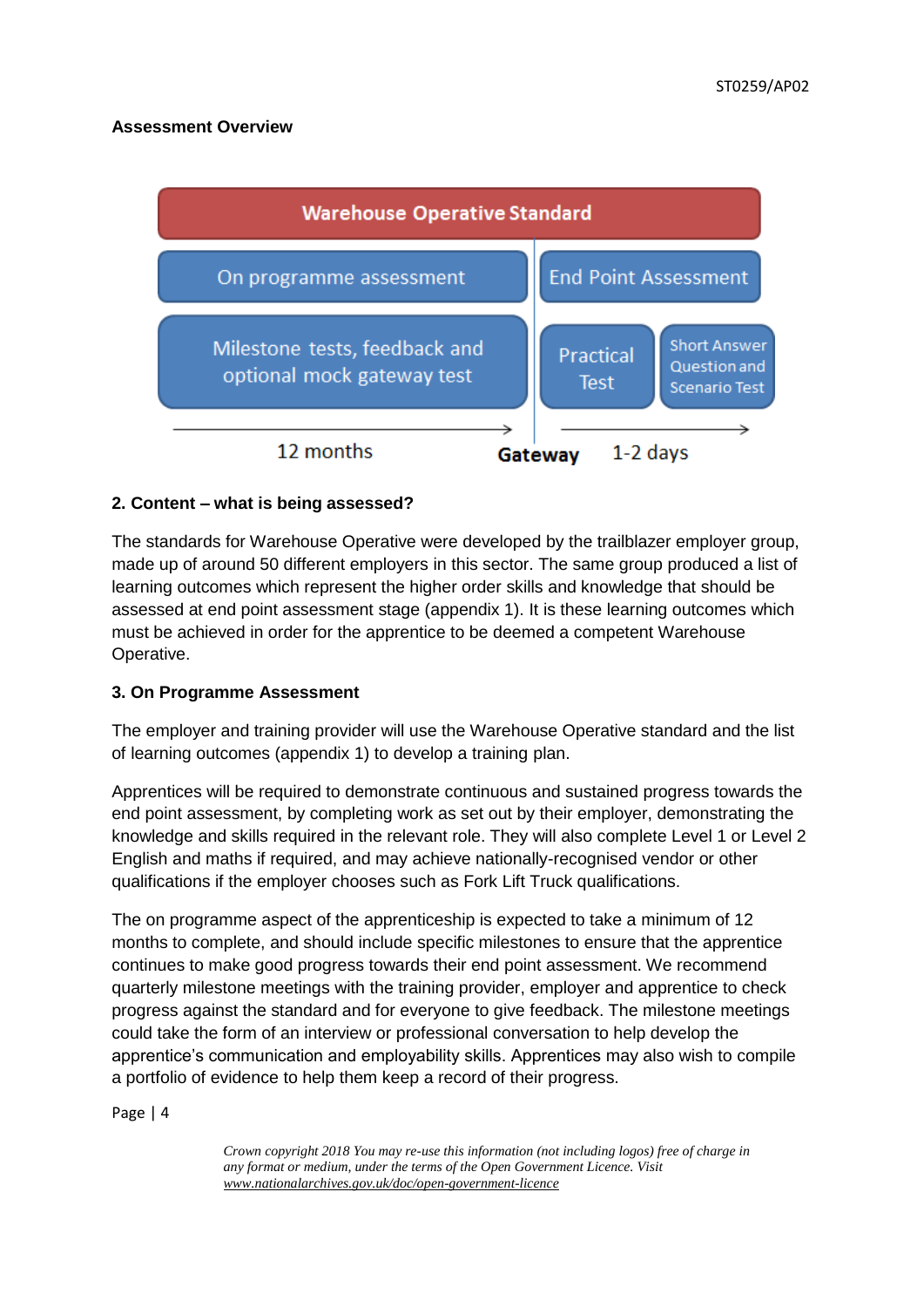Training providers and employers may find that the following qualification is useful to support delivery of this standard: Level 2 Certificate in Warehousing and Storage.

This period of learning and associated assessments must be complete before the final assessment can take place.

# **4. Gateway for Progression to End Point Assessment**

Quarterly milestone meetings will allow the employer, apprentice and training provider to keep track of progress and will be a good indicator of when the apprentice is ready for their end point assessment. A mock end point test or completed portfolio of evidence may also help. If apprentices are completing the Level 2 Certificate in Warehousing and Storage, successful completion of this qualification will be an indicator of readiness for end point assessment.

Apprentices must have completed the relevant English and maths qualifications before attempting the end point assessment.

# **5. End Point Assessment**

The end point assessment will comprise of the following two methods.

Both elements will be equally weighted at 50% of the overall grade.

# **i. Knowledge and Behaviours Test**

The knowledge test will cover the learning outcomes listed as 'knowledge' in appendix 1. These are higher order learning outcomes taken from the wider Warehouse Operative standard. The assessment will be externally set and marked by the selected Assessment Organisation and will consist of structured short answer and scenario based questions (SAQs). This test will be taken under exam conditions and assessed by the selected Assessment Organisation.

The knowledge test will include enough questions to assess the apprentice's understanding of all knowledge based learning outcomes, including at least 2 scenario-based short answer questions replicating a real situation that the Warehouse Operative could come up against. These scenario based questions will assess how an apprentice would deal with a particular situation relevant to their role and should be used to assess the apprentice's ability to demonstrate the learning outcomes grouped under 'behaviours' in appendix 1. The Assessment Organisation will design a suitable and reliable mark scheme to assess these behaviours. The end point assessment organisation may choose to use scenario based questions throughout the knowledge test to assess the knowledge and behaviour outcomes in an integrated way.

Page | 5 The test does not need to be written and has the option to be delivered online so long as the employer or test centre has the appropriate technology and we suggest that video clips might make the scenarios more realistic and perhaps easier to relate to. It is the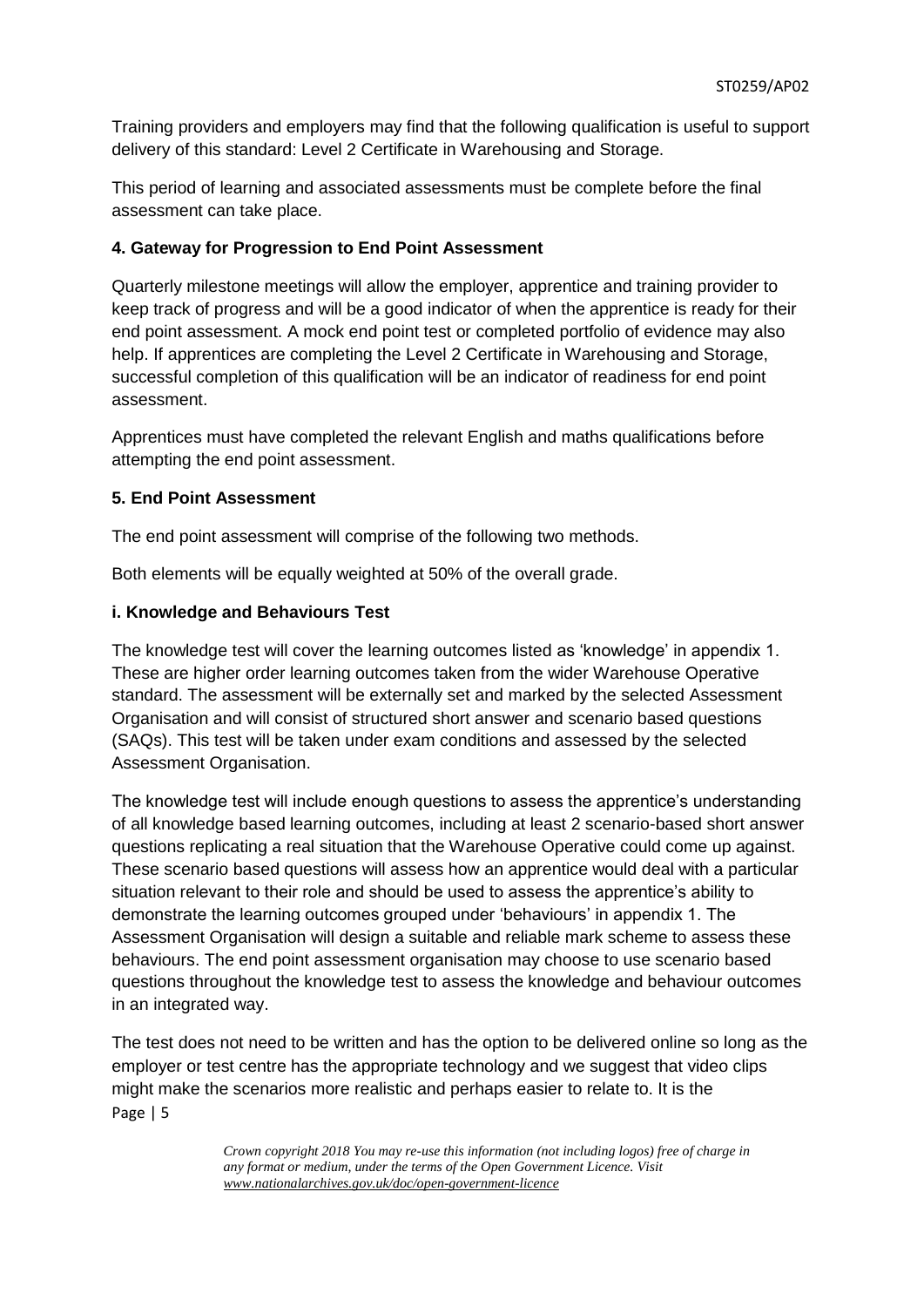responsibility of the Assessment Organisation to design the knowledge test as appropriate including a suitable and reliable mark scheme for assessing behaviours.

To pass this assessment learners will need to demonstrate full competence in the necessary knowledge and behaviours required for a Warehouse Operative.

Distinction candidates will:

- provide more advanced, sophisticated examples and more detailed and relevant responses relating to warehousing systems and processes
- have a detailed understanding of key concepts in warehousing and in their specific role and how they interlink
- recognise the varying impact of different strengths and weaknesses to overall outcomes, and explain effective ways to improve the outcomes or processes.
- show detailed planning, organisation and investigatory skills in a well-structured and thorough format
- demonstrate the ability to work to tight deadlines and to review plans.

Distinction candidates may also be more likely to evidence exceptional behaviours.

The recommended duration of the knowledge and behaviours test is 1 hour.

#### **ii. Practical Assessment**

The practical assessment should cover the learning outcomes listed as 'skills' in appendix 1. These are the higher order skills taken from the wider Warehouse Operative standard. The practical assessment will be observed by an independent assessor who will make a judgement on whether the apprentice is competent to carry out the practical aspects of their job role.

Where appropriate, the apprentices should be observed by an independent assessor carrying out their everyday tasks. The assessor will use an observation check list and mark scheme to make sure all learning outcomes have been met. The assessor should be prepared to ask questions or use simulated scenarios to collect any evidence they have not been able to gather over the course of the assessment, so no candidates are disadvantaged by the nuances of their job role.

In some settings a simulated scenario may be more appropriate. In this situation the candidate should be given a task or job sheet as they would on a normal given day and a situation created in either the warehouse or assessment centre, whereby the learner can demonstrate all required skills of the role. The assessor should have a standardised set of questions or prompts to use with each learner to make sure the learner can react to changing or unexpected situations.

The selected Assessment Organisation will produce a test specification and outline the controlled conditions for this practical assessment.

Page | 6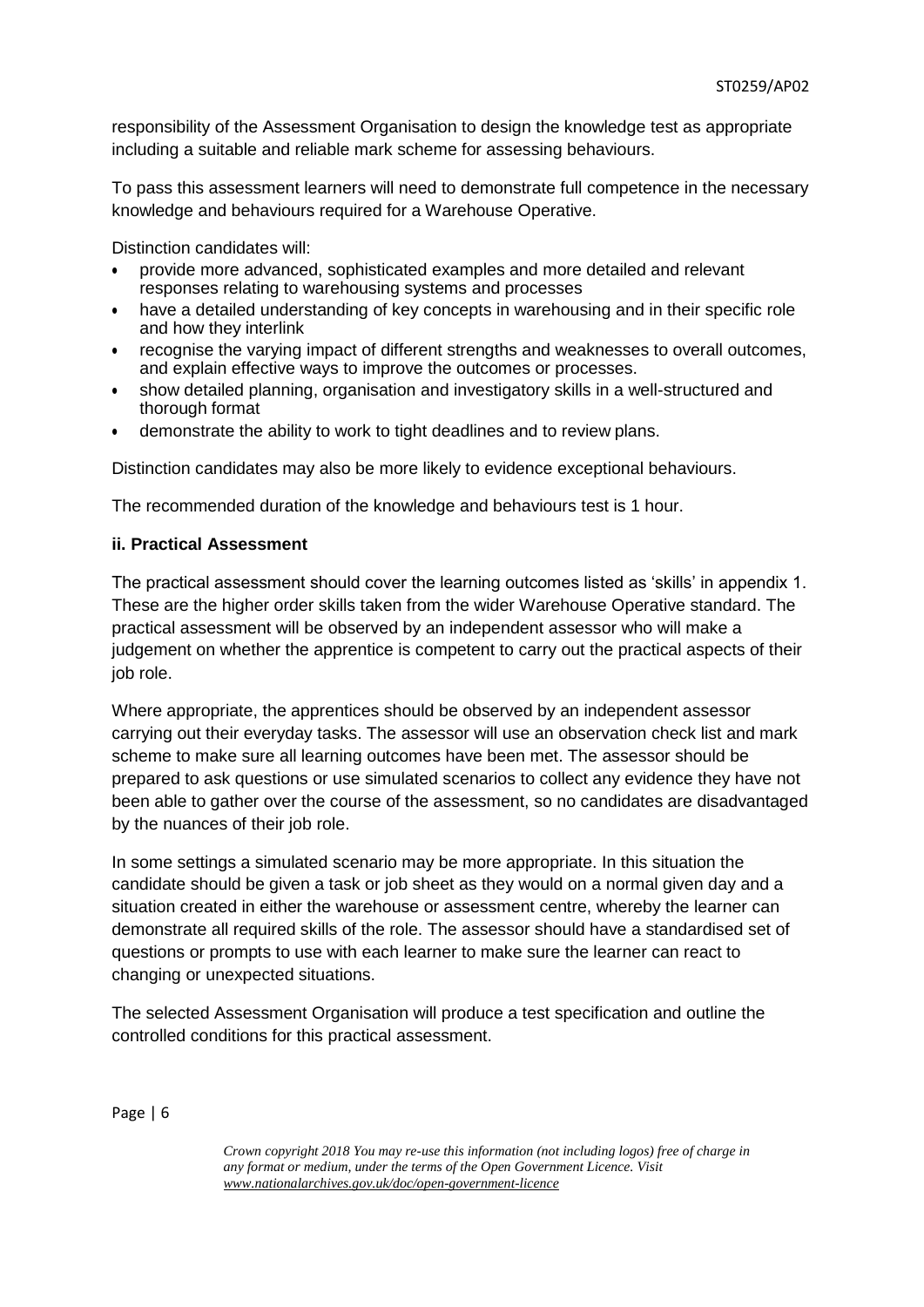To pass this assessment learners will need to demonstrate full competence in the necessary skills required for a Warehouse Operative.

Distinction candidates will:

- go above and beyond what is expected of their role, for example increased awareness and application of health and safety skills, dealing with more complex situations, spatial awareness and demonstration of particularly fast, efficient and new ways of working and improved ways of working
- demonstrate advanced driving skills and techniques in relation to relevant vehicles
- demonstrate a keen interest in the sector and in the job and in keeping up to date with industry changes
- demonstrate originality in the consistent, effective application of technical processes, resources, techniques and materials
- complete tasks independently to a level that far exceeds the minimum standard with few or no errors
- select and use appropriate skills and processes, justifying their choices
- be able to challenge where appropriate and identify solutions rather than just problems or issues.

Distinction candidates may also be more likely to evidence exceptional behaviours.

The recommended duration of the practical assessment is 1 hour.

#### **6. Grading**

The apprentice will achieve an overall grade of pass or distinction. The grade will be made up from the two end point assessment methods; the knowledge test and the practical test. Both elements are equally weighted towards the final grade. Grading descriptors will be developed by the Assessment Organisation and standardised by the external quality assurer to outline clearly what a distinction or pass candidate would look like.

A pass candidate will be someone who is fully job ready. They will have met all of the standards for the Warehouse Operative Trailblazer apprenticeship. They will be able to make their own decisions and complete tasks independently, as a competent member of staff.

A distinction candidate will be someone who goes above and beyond what may be expected of them. A good place to see examples of distinction evidence may be in the behaviours.

We have set the following grade boundaries:

- Distinction 90+%
- Pass 70%

These boundaries must be achieved separately in both assessment methods, so a pass mark can only be awarded where the learner has achieved 70% in the knowledge assessment and 70% in the practical assessment.

Page | 7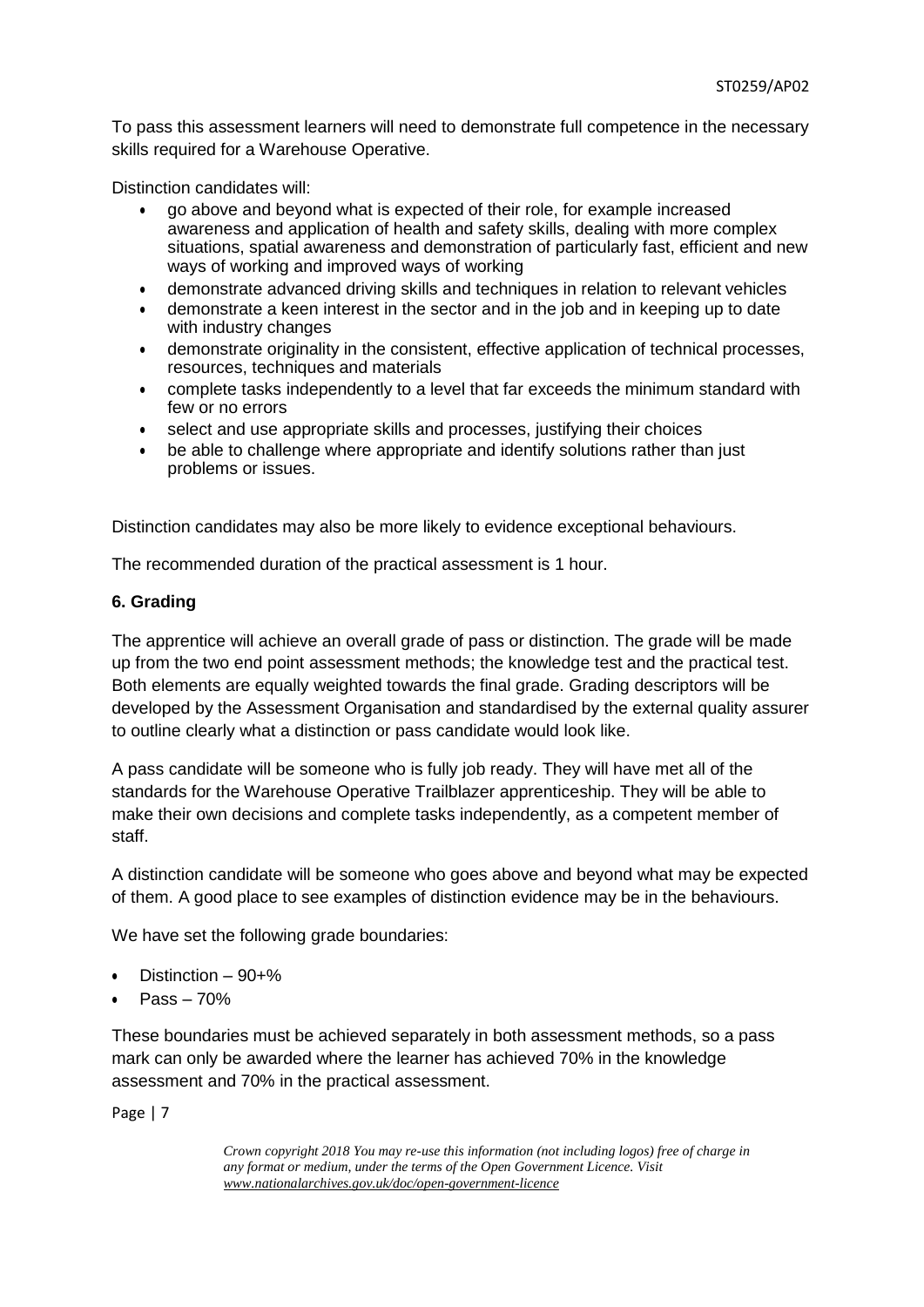# **7. Quality Assurance**

**Internal –** The Assessment Organisation carrying out the end point assessment will be expected to put in place their own quality assurance procedures adhering to best practice and their regulator's requirements. This will include minimum occupational competence requirements for assessors and markers, standardisation training for markers and assessors and consistency across test conditions.

**External –** External quality assurance will initially be undertaken by the Institute for Apprenticeships.

National Skills Academy for Rail (NSAR) will take over as EQA provider from 2019.

No profit will be made through conducting this activity.

Page | 8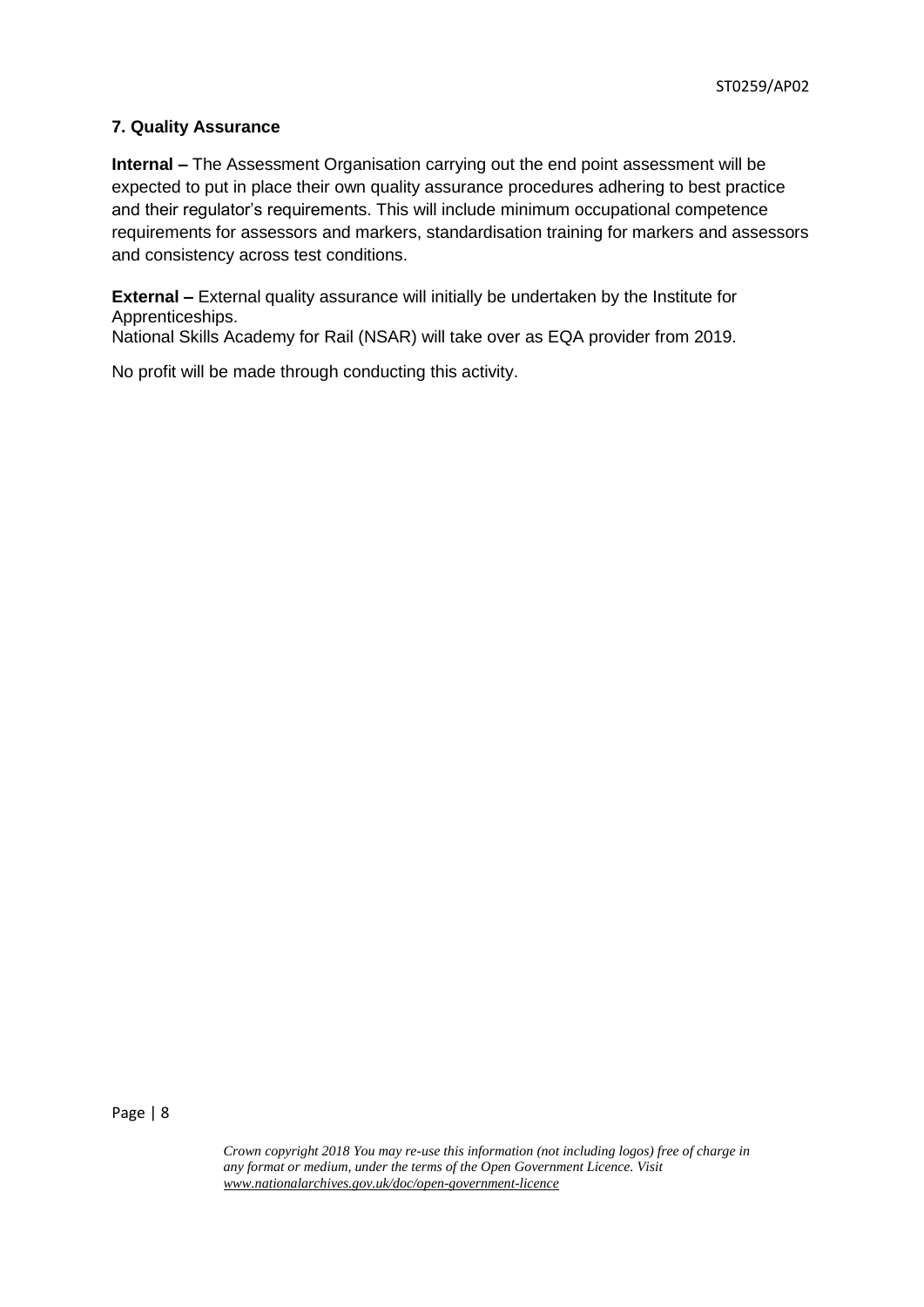# **8. Ensuring Independence and Impartiality**

Our approach to delivery and end point assessment demonstrates clear impartiality and independence, with the inclusion of an independent assessor at end point assessment stage. In addition, no single party who has been involved in delivery can make the sole decision on whether the apprentice is competent. The employer and training provider will jointly make the decision about whether the learning is complete and the apprentice is ready for end point assessment and an independent assessor will make the final judgement surrounding competency and grading.

The independent assessor will be recruited and trained by the assessment organisation and participation in standardisation activities as organised by the assessment organisation will be mandatory. The independent assessor will take a holistic view of the apprentice's work, as well as the grade to be awarded, based on the evidence provided in the knowledge and practical tests.

## **9. Delivering consistent, reliable judgements**

The assessment methods used for the Warehouse Operative trailblazer apprenticeship are designed to produce assessment outcomes consistently and reliably, and when combined with the standards which set out what knowledge, skills and behaviours all apprentices must successfully demonstrate, ensure a true comparison between apprentices regardless of their employer or specific role. Training Providers and Assessment Organisations will appear on the relevant SFA register and should have suitable and current experience in the Supply Chain and Logistics sector. Assessors must have met the criteria for occupational competence as outlined by the Assessment Organisation.

## **10. Delivering accurate, valid judgements**

The assessment methods for the Warehouse Operative Trailblazer standards have been designed by experts with both sector and educational assessment expertise as the most valid methods of determining competence in this role.

Assessment of apprentices will be based on their individual performance and measured against the skills, knowledge and behaviours as set out in the standards. The elements of the end point assessment build a holistic picture of the individual apprentice's development and performance over the apprenticeship, allowing the independent assessor to judge whether or not the apprenticeship has been achieved, and if performance deserving of a distinction has been demonstrated.

We recommend that Assessment Organisations consider using practices such as double or split marking practices to strengthen the accuracy and reliability of their assessment judgements.

Assessors should meet the minimum requirements for expertise in assessment principles and practices and occupational competence as laid out by the Assessment Organisation.

Page | 9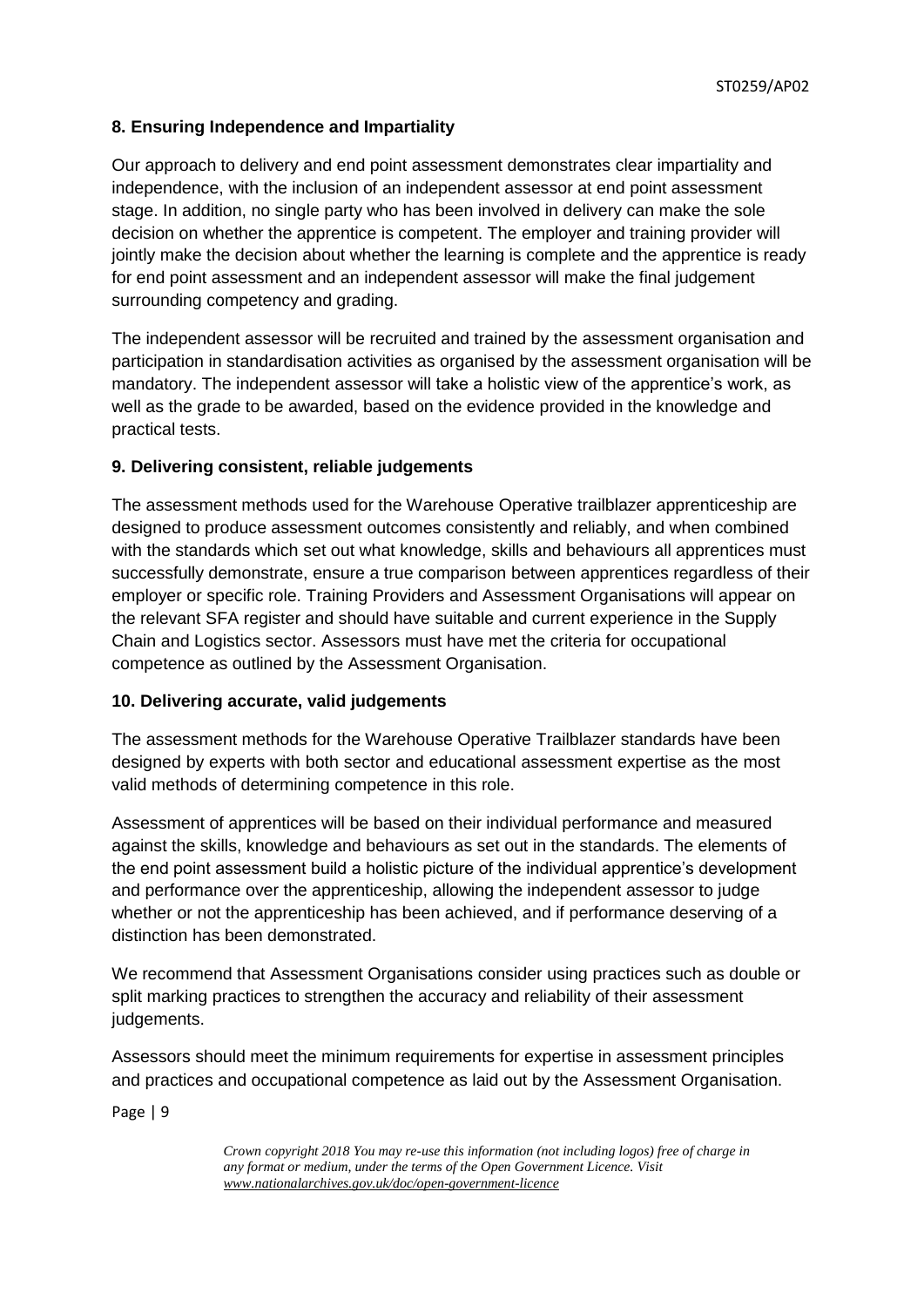These should include relevant assessor qualifications and industry qualifications at level 3 or above, and relevant and current professional experience in Warehousing roles.

# **11. Affordability and sustainability**

We have considered the costs and the most appropriate forms of assessment in great detail to ensure that organisations of all types and size are not excluded from hiring and assessing an apprentice. Resits will be kept to a minimum by the gateway requirements. We have selected only two methods of assessment with one of these including assessment of behaviours in order to minimise stress and over-assessment for the apprentice as well as to keep costs down.

Consultation with awarding organisations and training providers has confirmed the costs so they are a realistic estimation. We estimate that end point assessment will make up 10-15% of the overall cost of the apprenticeship.

Centres will also be able to use the Assessment Organisation's Reasonable Adjustments Policy to give additional assistance to meet evidence requirements as needed.

The costs will provide a high return on investment as successful completion of the Warehouse Operative standard is expected to fill increasing skills gaps in the sector, with expected volumes of 100-200 starts annually.

## **12. Manageability and Feasibility**

This approach to assessment has been designed to be viable for both large and small employers, with a wide geographical take-up across a number of different settings.

The fact that there are only 2 methods of assessment will make the assessment more manageable for employers, apprentices and end point Assessment Organisations. We also expect that both the practical and knowledge test could be administrated on the same day, meaning that the apprentice would be off-site for the least amount of time possible. The knowledge test could be taken on the employer's premises if it is under exam conditions with an invigilator and as the practical test can take place in a simulated environment this should also make the assessment more manageable for employers and for the Assessment Organisation, without taking away from its validity.

Page | 10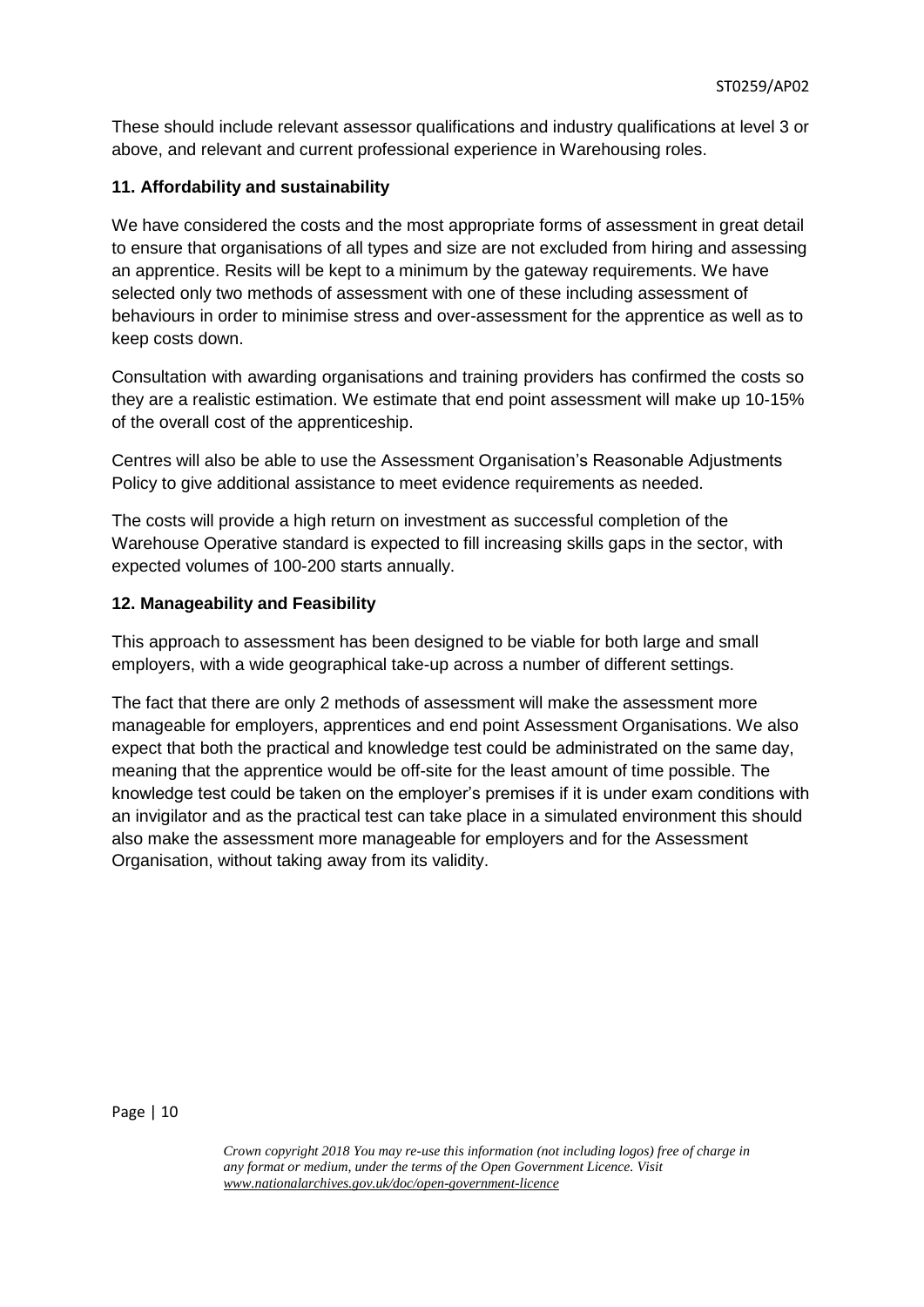# **Appendix 1: Learning Outcomes**

|                  | <b>Learning Outcome</b>                                                                                      | <b>Assessed by</b>                         |
|------------------|--------------------------------------------------------------------------------------------------------------|--------------------------------------------|
| <b>Knowledge</b> | 1. Safe and controlled driving<br>and/or operating techniques<br>relating to materials handling<br>equipment | <b>Short Answer Question</b><br>(SAQ) Test |
|                  | 2. The environmental impact<br>of the industry and how it can<br>be minimised                                | <b>Short Answer Question</b><br>(SAQ) Test |
|                  | 3. Safe use of equipment<br>and machinery                                                                    | <b>Short Answer Question</b><br>(SAQ) Test |
|                  | 4. How to use warehouse<br>systems and processes<br>relating to packaging, moving<br>and receiving stock     | <b>Short Answer Question</b><br>(SAQ) Test |
|                  | 5. How to use relevant IT,<br>technology and systems                                                         | <b>Short Answer Question</b><br>(SAQ) Test |
|                  | 6. Relevant regulation and<br>legislation governing the<br>Supply Chain Industry                             | <b>Short Answer Question</b><br>(SAQ) Test |
|                  | 7. The structure of the<br>industry                                                                          | <b>Short Answer Question</b><br>(SAQ) Test |
|                  | 8. The importance of<br>delivering excellent customer<br>service                                             | <b>Short Answer Question</b><br>(SAQ) Test |
|                  | 9. The vision, objectives and<br>brand of the organisation                                                   | <b>Short Answer Question</b><br>(SAQ) Test |
|                  | 10. Proposed and actual<br>changes to systems,<br>processes and technology                                   | <b>Short Answer Question</b><br>(SAQ) Test |
| <b>Skills</b>    | 1. Operate at least one<br>vehicle safely and efficiently                                                    | <b>Practical Assessment</b>                |
|                  | 2. Use and position vehicle<br>fitted equipment                                                              | <b>Practical Assessment</b>                |
|                  | 3. Safely and efficiently<br>move, handle, pack and<br>unpack different items                                | <b>Practical Assessment</b>                |
|                  | 4. Manage waste effectively                                                                                  | <b>Practical Assessment</b>                |
|                  | 5. Safely and efficiently load<br>and unload items                                                           | <b>Practical Assessment</b>                |
|                  | 6. Select, prepare and use<br>most appropriate packaging<br>materials                                        | <b>Practical Assessment</b>                |
|                  | 7. Use correct equipment<br>and procedures to record<br>receiving or stowing goods                           | <b>Practical Assessment</b>                |
|                  | 8. Use IT systems and other<br>relevant technology and                                                       | <b>Practical Assessment</b>                |

Page | 11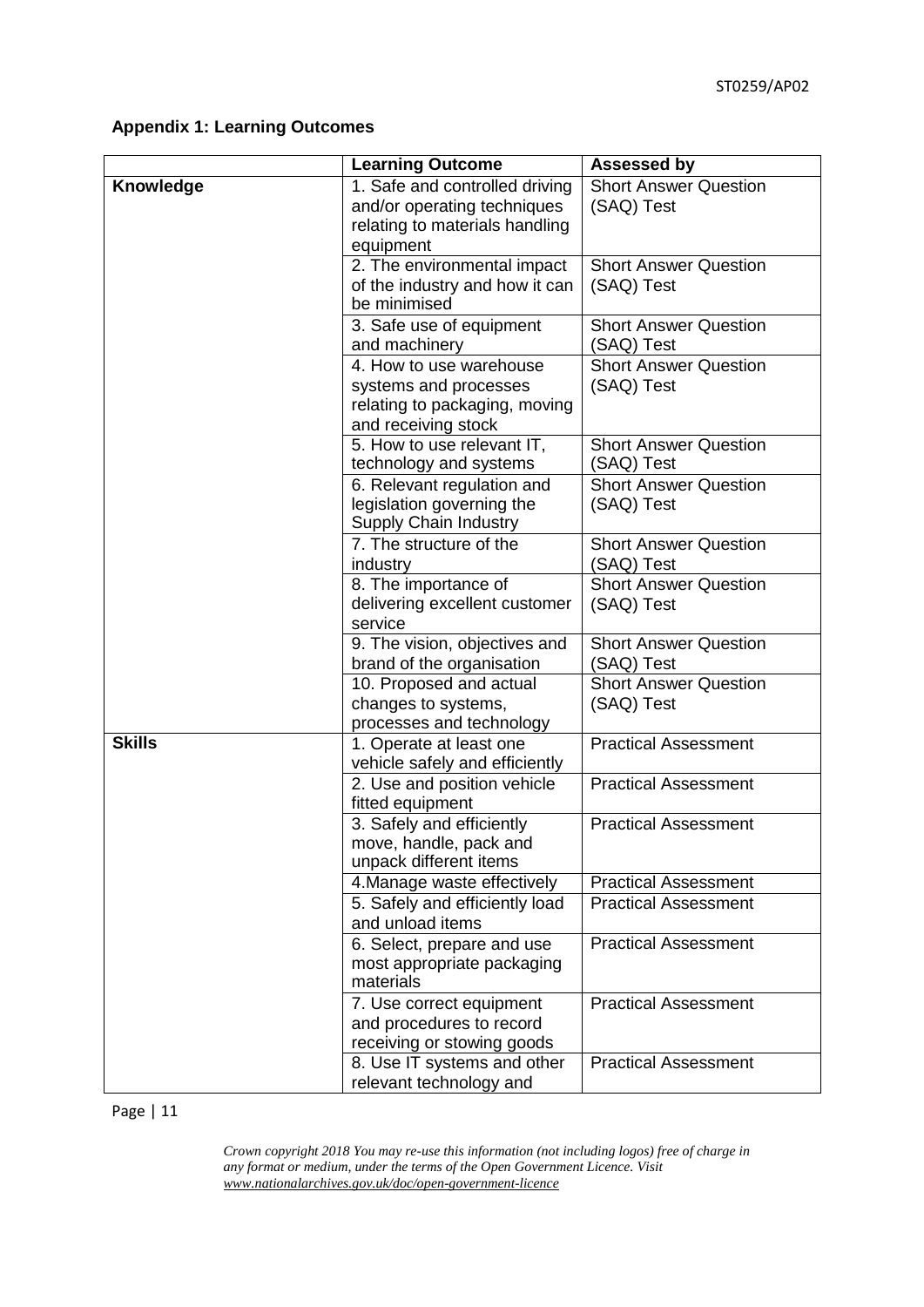ST0259/AP02

|                   | systems                                                             |                                         |
|-------------------|---------------------------------------------------------------------|-----------------------------------------|
| <b>Behaviours</b> | 1. Communicate effectively<br>with customers and<br>colleagues      | Scenario based element of<br><b>SAQ</b> |
|                   | 2. Work effectively in a<br>warehousing team                        | Scenario based element of<br>SAQ        |
|                   | 3. Demonstrate integrity,<br>credibility, positivity and<br>honesty | Scenario based element of<br><b>SAQ</b> |

Page | 12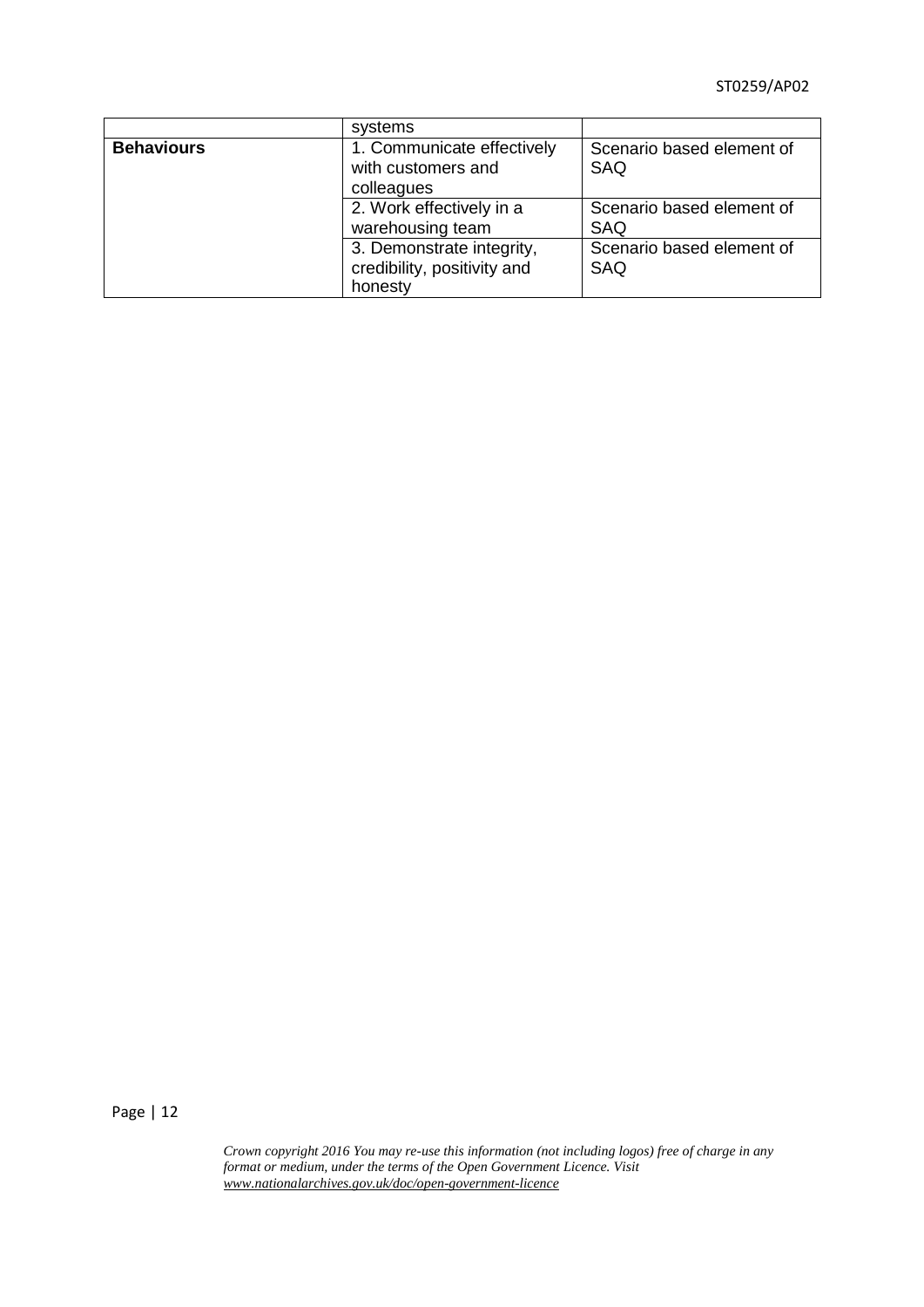# **Appendix 2**: **Roles and Responsibilities**

| <b>Training Provider</b>       | $\bullet$<br>$\bullet$<br>٠ | Works with employer to develop a<br>training plan tailored to the apprentice<br>to cover the knowledge, skills and<br>behaviours outlined in the standards.<br>Participates in some milestone<br>meetings over the course of the on<br>programme delivery and provides<br>constructive feedback to the<br>apprentice and employer.<br>Works with the employer to decide<br>when the apprentice is ready for end<br>point assessment. |
|--------------------------------|-----------------------------|--------------------------------------------------------------------------------------------------------------------------------------------------------------------------------------------------------------------------------------------------------------------------------------------------------------------------------------------------------------------------------------------------------------------------------------|
|                                | $\bullet$                   | Supports the apprentice throughout<br>the learning journey.                                                                                                                                                                                                                                                                                                                                                                          |
|                                | $\bullet$                   | Helps the employer to find a suitable<br>end point Assessment Organisation.                                                                                                                                                                                                                                                                                                                                                          |
| <b>Assessment Organisation</b> | $\bullet$                   | Develops the test specification for<br>each method of assessment.                                                                                                                                                                                                                                                                                                                                                                    |
|                                | ٠<br>$\bullet$              | Develops the grading descriptors.<br>Works with occupationally competent<br>writers to design and develop valid<br>assessments.                                                                                                                                                                                                                                                                                                      |
|                                | $\bullet$                   | Employs occupationally competent<br>assessors and ideally has<br>geographical coverage across<br>England.                                                                                                                                                                                                                                                                                                                            |
|                                | ٠                           | Provides the option for apprentices to<br>sit their knowledge test in a test<br>centre if the employer doesn't have<br>the facilities to run it on-site.                                                                                                                                                                                                                                                                             |
|                                | ٠                           | Provides and requires CPD for<br>assessors.                                                                                                                                                                                                                                                                                                                                                                                          |
| <b>Independent Assessor</b>    | $\bullet$                   | Attends the practical test to make the<br>assessment judgement about the<br>apprentice's competence.                                                                                                                                                                                                                                                                                                                                 |
|                                | $\bullet$                   | Marks the knowledge test to make<br>the assessment judgement about the<br>apprentice's competence.                                                                                                                                                                                                                                                                                                                                   |
| Employer                       | $\bullet$                   | Creates opportunities for learners to<br>achieve all standards and go above<br>and beyond.                                                                                                                                                                                                                                                                                                                                           |
|                                | ٠<br>$\bullet$              | Decides jointly on readiness for end<br>point assessment.<br>Commits to continuous review with                                                                                                                                                                                                                                                                                                                                       |
|                                |                             | the training provider.                                                                                                                                                                                                                                                                                                                                                                                                               |
| <b>Professional Body</b>       | $\bullet$                   | Carries out the external quality                                                                                                                                                                                                                                                                                                                                                                                                     |

Page | 13